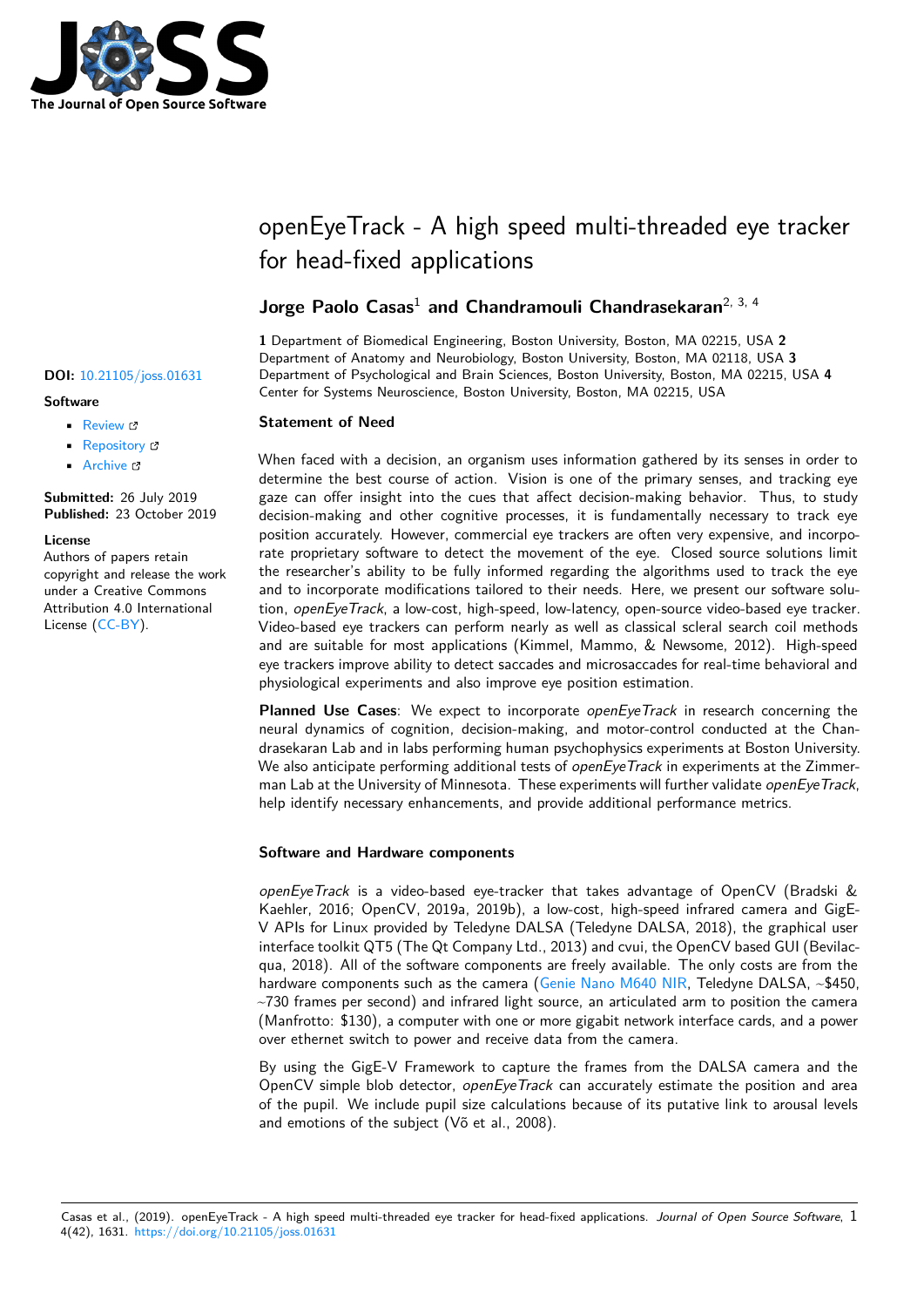

#### **Multithreading provides improvements over existing open source solutions**

*openEyeTrack* is modeled on other open-source eye trackers currently available such as *"Oculomatic"* (Zimmermann, Vazquez, Glimcher, Pesaran, & Louie, 2016). However, most of these programs are single-threaded: the frames are captured, analyzed, and displayed sequentially, only executing the next stage once the previous stage completes its processing. Although single-threaded methods have become more effective over the years, these stages are time-consuming and can limit the overall performance. In order to increase performance, *openEyeTrack* was developed as a multithreaded application. The capture, display, data transmission, and most importantly, pupil detection components all happen within their separate threads. By incorporating multiple threads, the processing speed of the frames can match the frame capture rate of the camera, allowing for the lossless processing of data.

# **Algorithm**

Figure 1 shows the workflow for *openEyeTrack*. As frames transition between the capture, detection, and display stages, they are stored in queues which enable the separate stages to run independently and allow for asynchronous capture, detection, and display. Once the camera grabs a new frame, it is briefly stored in the Genicam memory buffers before being extracted and packaged by the "capture thread" into a struct and stored in a queue. This approach ensures that the sequence of acquisition frames is preserved and that the frame acquisition process can occur without being slowed down by the pupil detection process or display related processes. The frames in the "capture queue" are then popped off by the "n" (user-specified) detection thread(s). Each "detection thread" takes the data from the "capture queue," converts it into an OpenCV Mat object, applies the OpenCV blob detection algorithm to identify the pupil, and notes the key features. Each detection thread also outputs the eye position (i.e., center of the pupil) as text on the frame and draws a circle around the blob identified as the pupil. All of these steps are very time consuming, which is why we recommend initializing multiple threads for higher performance. Once the detection stage has completed, the frames are stored in a "display queue" that the "display thread" will grab from to show the images. The detection threads also package the frame and keypoints information into a struct object and stores it in a "network queue." The "network thread" reads from this queue and sends out packets over a UDP socket for downstream applications.

## **Performance**

Under the conditions at the time of development, we were able to achieve frame acquisition rates of up to 715 frames per sec (fps) and display rates of up to 145 fps. Although more threads, in theory, should increase speed, four detection threads were sufficient to keep up with the camera. Performance was significantly improved when we used the tool provided by Teledyne Dalsa that adjusts various features of the network buffers and allows higher throughput transmission from the camera to the computer. Additionally, environmental lighting significantly affects the speed at which the blob detection occurs. The OpenCV blob detector by default looks for black blobs, and thus more light allows for easier detection by increasing the contrast between darker and lighter areas of the image. To facilitate blob detection, we also apply binary thresholding to the images. The user can also specify a region of interest for the blob detector, which again improves processing time. For eye tracking, it is necessary to have an infrared IR light source to obtain a eye image with increased contrast between the pupil and the surrounding regions.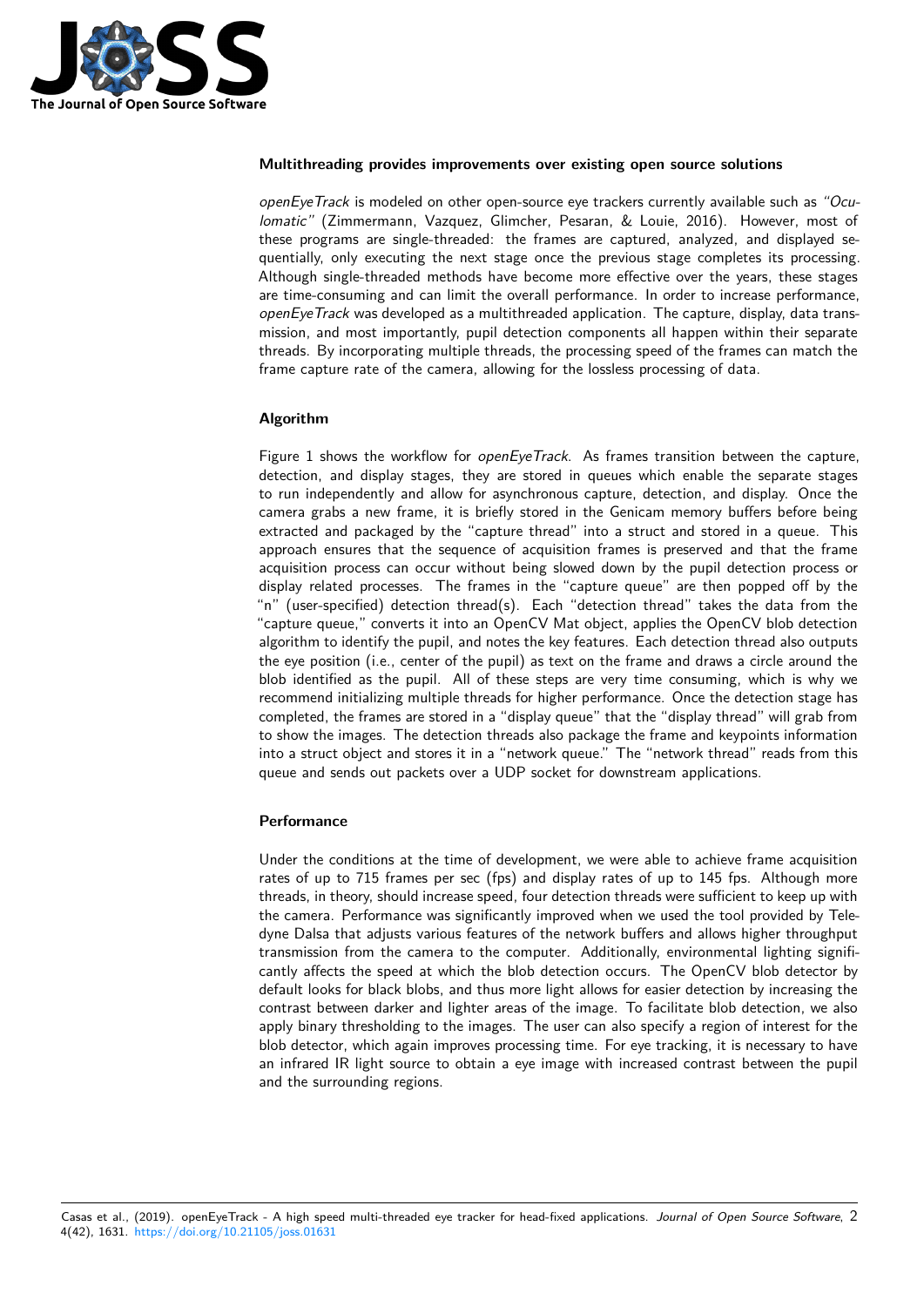

# **Limitations**

Our eye tracking solution is not meant to solve all gaze tracking issues which may be more readily addressed in commercial solutions.

- 1. *openEyeTrack* cannot be used if the head is freely moving. In our approach, which only detects the pupil, head motion is confounded with pupil motion. One future solution is to use both the corneal reflection and the pupil to allow for head-free eye tracking. We anticipate implementing corneal reflections in future versions of *openEyeTrack*.
- 2. *openEyeTrack* does not output signals to analog channels which is a typical feature of commercial eye trackers. These analog signals were proxies for the analog signals from scleral search coils used for eye tracking.
- 3. Using *openEyeTrack* requires knowledge of Linux and some degree of comfort with the command line to compile and install various components — it is not as seamless and polished as commercial solutions. On the other hand, it provides open-source code for eye-tracking.

*openEyeTrack* is available on GitHub at https://github.com/chand-lab/openEyeTrack. A more detailed description of usage can be found under the README.md and USAGE.md files located in the repository.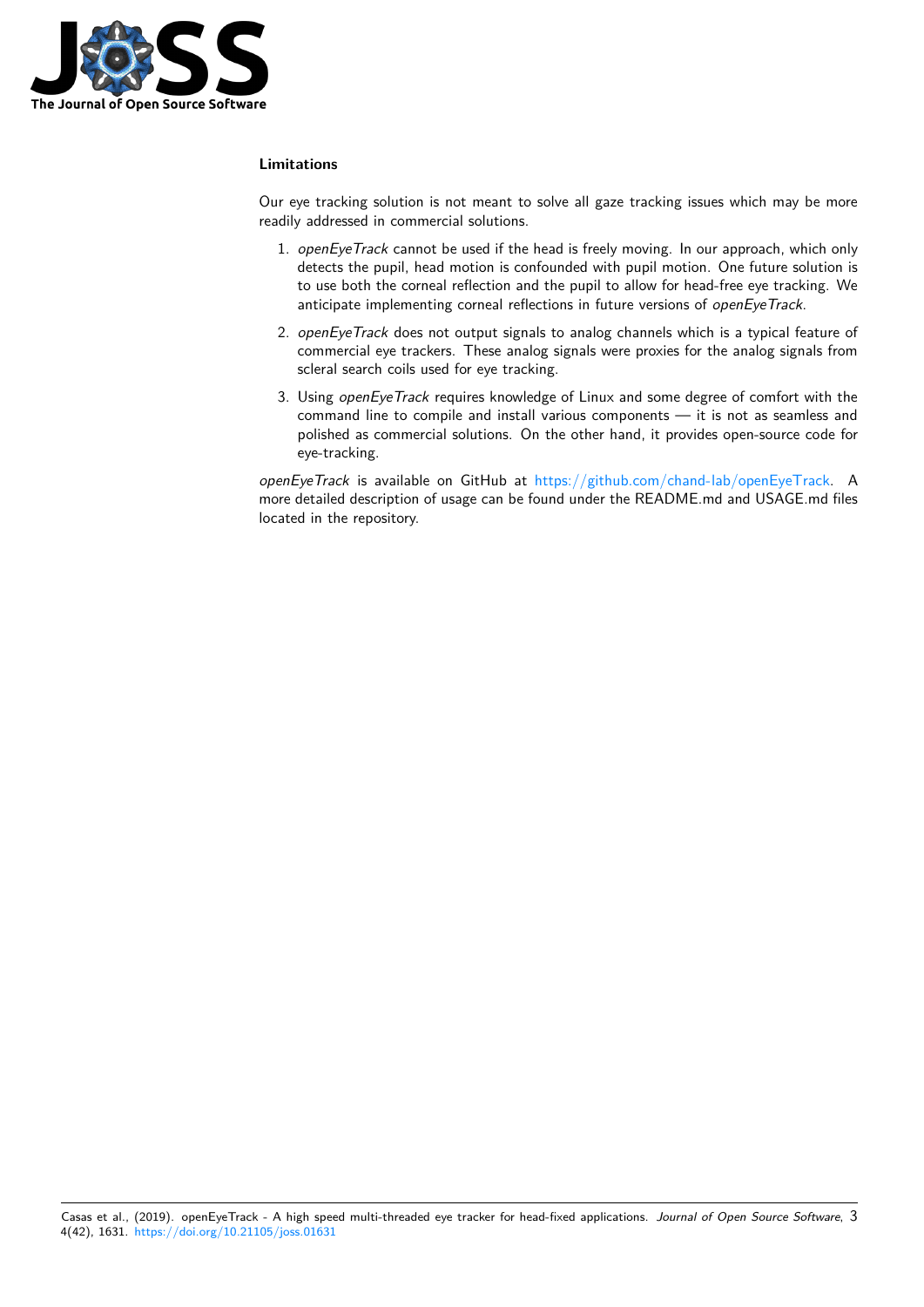



*Figure 1: A visual depiction of the overall software and hardware architecture in openEyeTrack.*

# **Acknowledgements**

We would like to acknowledge Jeremy Casas for his invaluable feedback and support throughout this project. This work was supported by an NIH/NINDS Grant to CC (4R00NS092972- 03), Moorman-Simon Interdisciplinary Career Development Professorship (CC), and startup funds provided by Boston University to CC.

# **References**

-

Bevilacqua, F. (2018). A (very) simple UI lib built on top of OpenCV drawing primitives. Retrieved July 26, 2019, from https://github.com/Dovyski/cvui